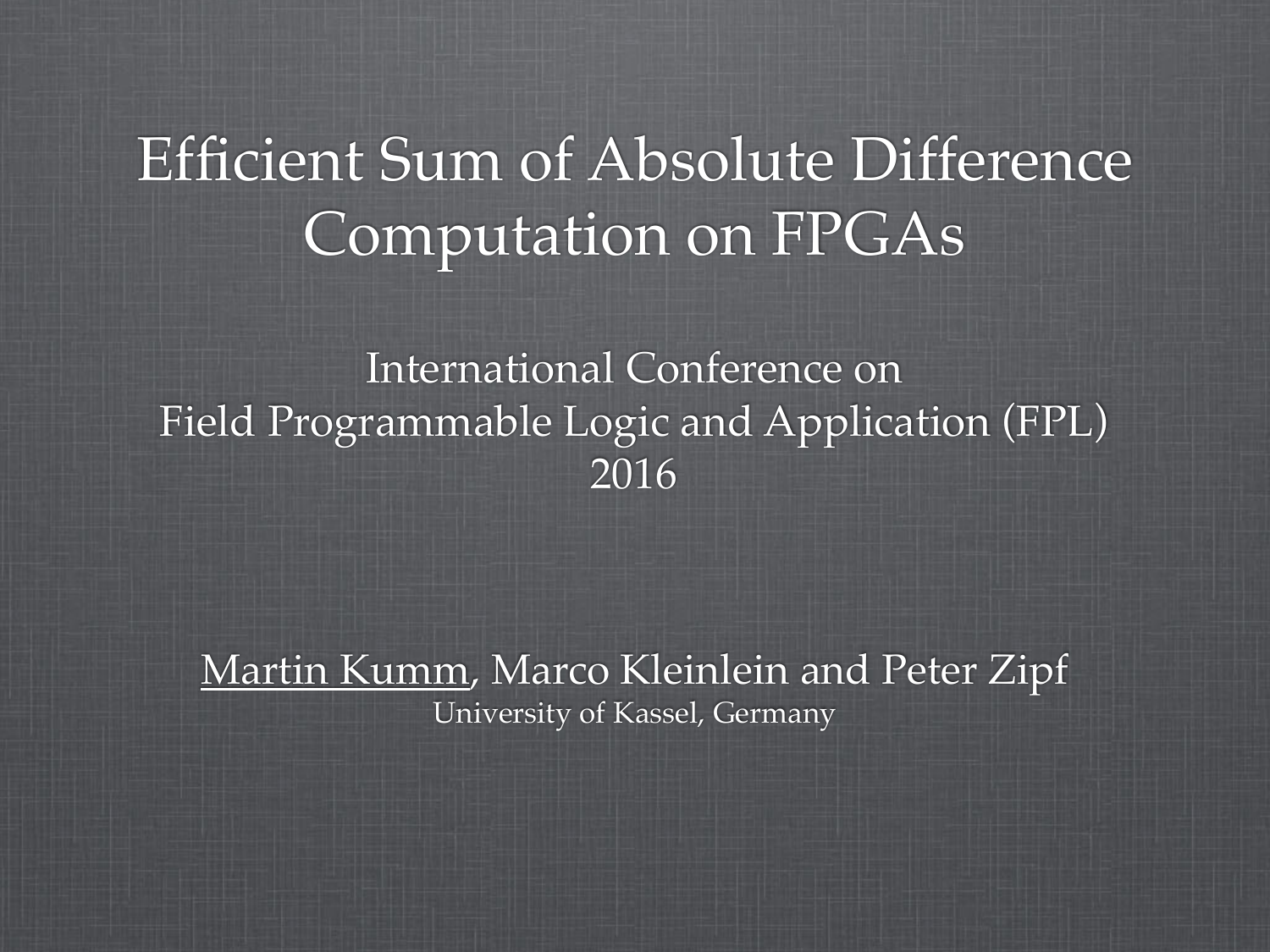# **Sum of Absolute Difference (SAD)**

- SAD is an important operation in image and video processing
- Metric to measure the distance between two blocks of an image
- Applications are, e.g., *motion estimation* or *stereo matching*
- An *R*×*C* SAD operation of two matrices **A** and **B** is defined as:

$$
SAD(\mathbf{A}, \mathbf{B}) = \sum_{i=1}^{R} \sum_{j=1}^{C} |a_{i,j} - b_{i,j}|
$$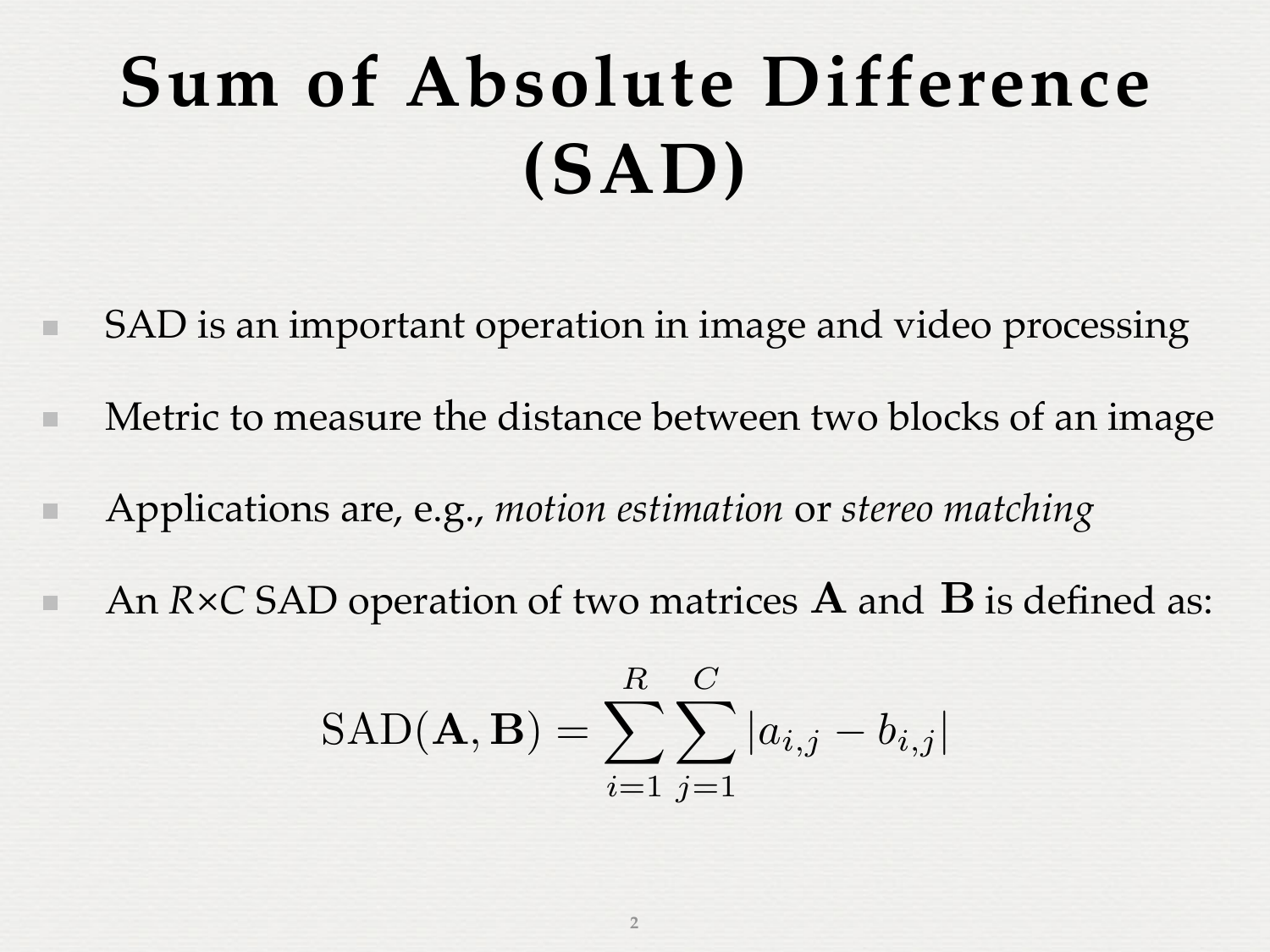### **Previous Work**



**Sequential AD [1]**

**Parallel AD [2]**

**FPGA optimized [3]**

- SAD is computed with *N* absolute difference (AD) units
- *N*-input adder tree/compressor tree required
- LUTs of best reported circuit grow with 2.5*NB* (*B*: word size)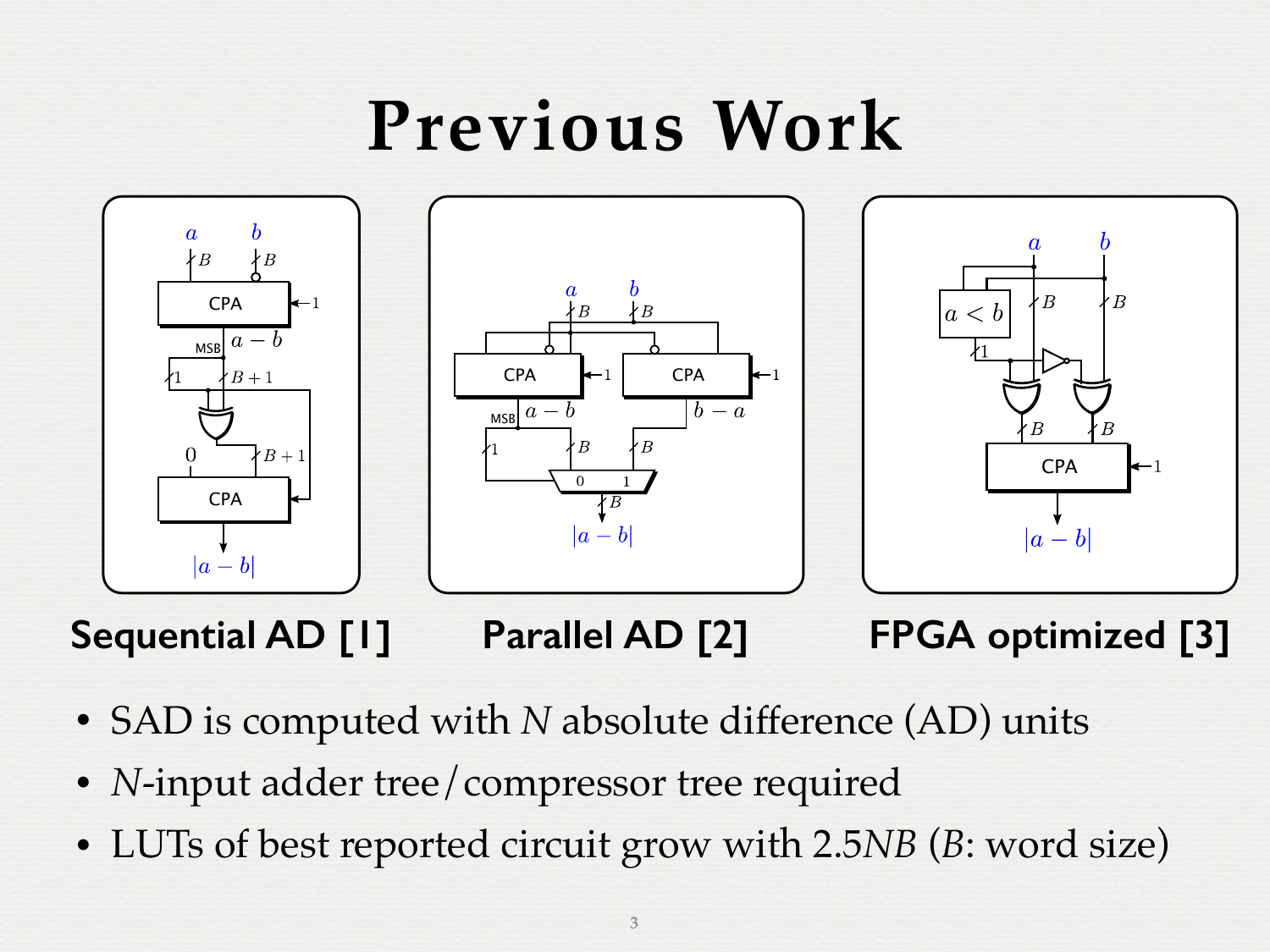## **Proposed SAD**



### **Proposed 1×2 SAD**

- SAD is computed with *N/2* 1x2 SAD units
- *N/2*-input adder tree/compressor tree required
- LUTs of proposed SAD grow with 2.0*NB* (*B*: word size)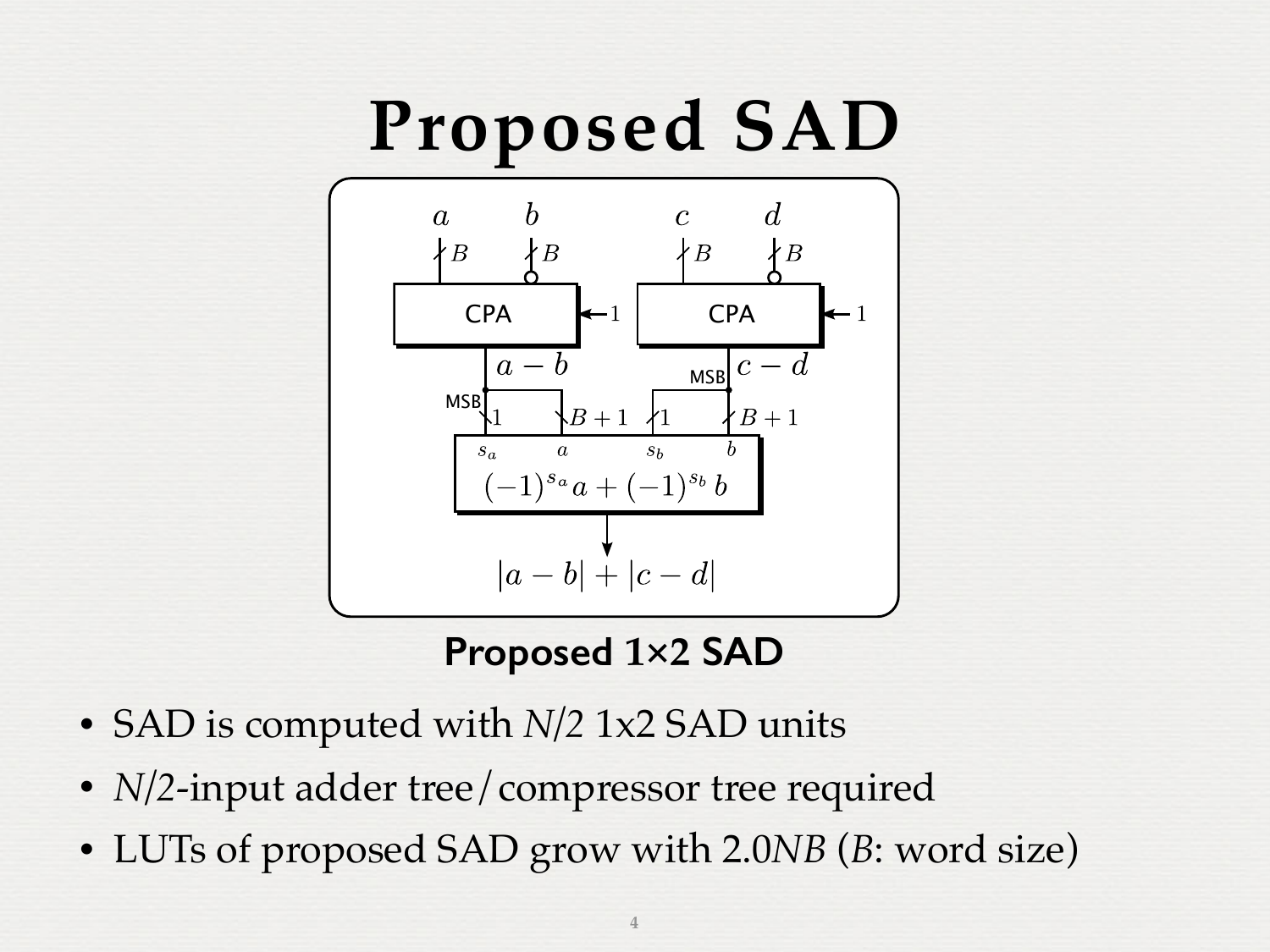### **Results**







(b) Relative LUT reduction compared to [3]